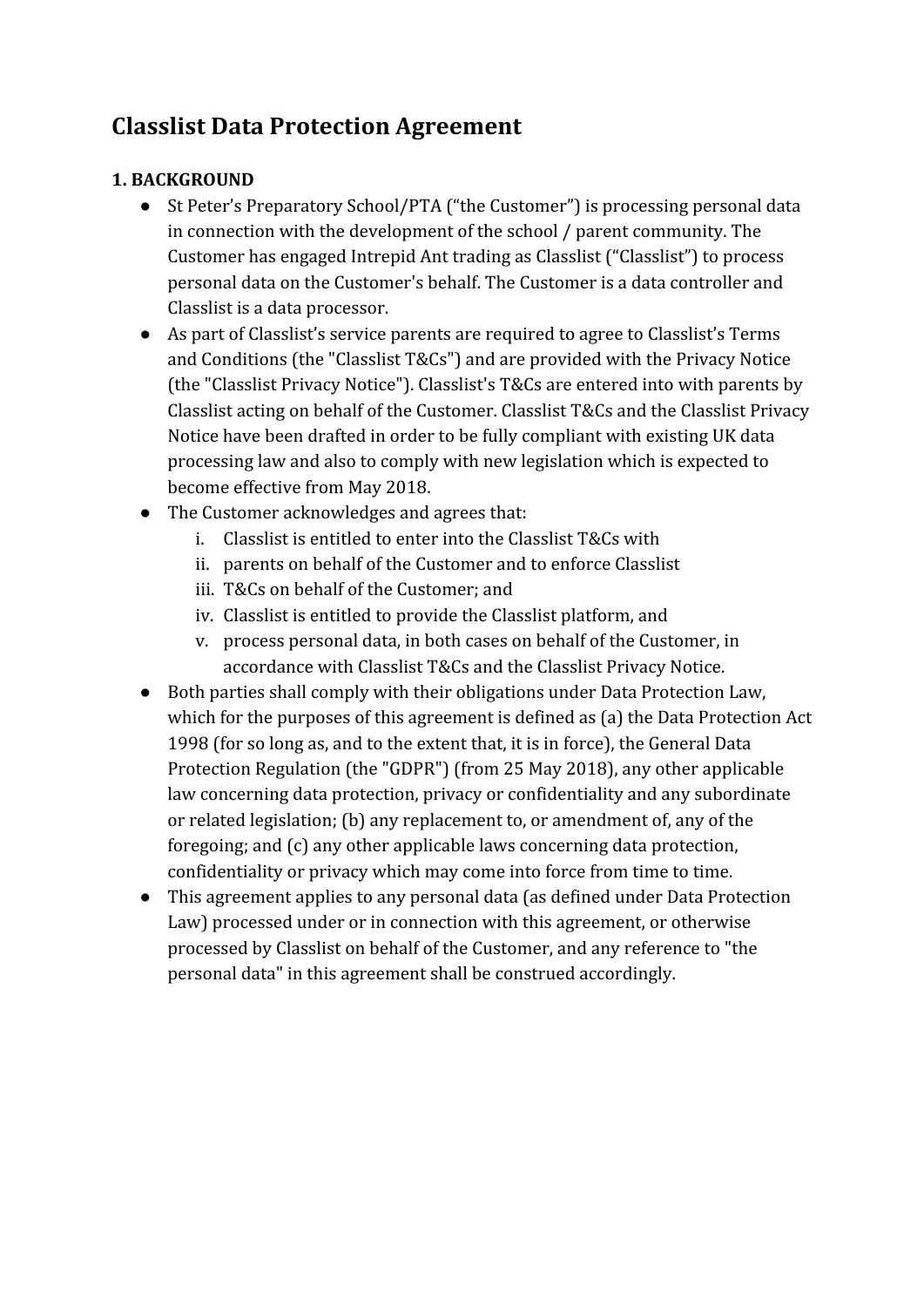## **2. FURTHER INFORMATION ON PROCESSING**

| <b>Subject</b><br>matter and<br>duration of<br>the<br>processing | Classlist shall process personal data on behalf of the School or the<br>PTA (as the case may be) on school parents and their families in<br>order to facilitate contact between parents, organisation of events,<br>collection of funds, trading of free and paid items and other activities<br>which help strengthen the parent community. Data will ordinarily be<br>retained for three years after the parent's child leaves the school, but<br>may be subject to shorter retention periods (for example, if a parent<br>requests that their account should be deleted). The processing shall<br>last for so long as Classlist are engaged by the Customer to provide<br>the Classlist platform. Classlist shall, at the request of the Customer,<br>provide a copy of the personal data (or any part of the personal data)<br>to the Customer, unless that personal data has already been deleted. |
|------------------------------------------------------------------|--------------------------------------------------------------------------------------------------------------------------------------------------------------------------------------------------------------------------------------------------------------------------------------------------------------------------------------------------------------------------------------------------------------------------------------------------------------------------------------------------------------------------------------------------------------------------------------------------------------------------------------------------------------------------------------------------------------------------------------------------------------------------------------------------------------------------------------------------------------------------------------------------------|
| <b>Nature and</b><br>purpose of<br>the<br>processing             | The nature of the processing is as described under "subject matter"<br>of processing above.<br>The purpose of the processing is the provision of the Classlist<br>platform.                                                                                                                                                                                                                                                                                                                                                                                                                                                                                                                                                                                                                                                                                                                            |
| Type of<br>personal<br>data and<br>categories of<br>data subject | Data to be processed consists of parent names, photos and contact<br>details; child name(s); child class(es); and on occasion names of other<br>relevant family or household members or other carers. Names and<br>contact data for school staff may also be processed. Parents may also<br>themselves post material directly to the site.<br>Data subjects are parents, children, other family members, school<br>staff, and representatives of the PTA and any other individual<br>identifiable from anything that a parent has posted.                                                                                                                                                                                                                                                                                                                                                              |
| <b>Obligations</b><br>and rights of<br>the Customer              | As set out in this agreement.                                                                                                                                                                                                                                                                                                                                                                                                                                                                                                                                                                                                                                                                                                                                                                                                                                                                          |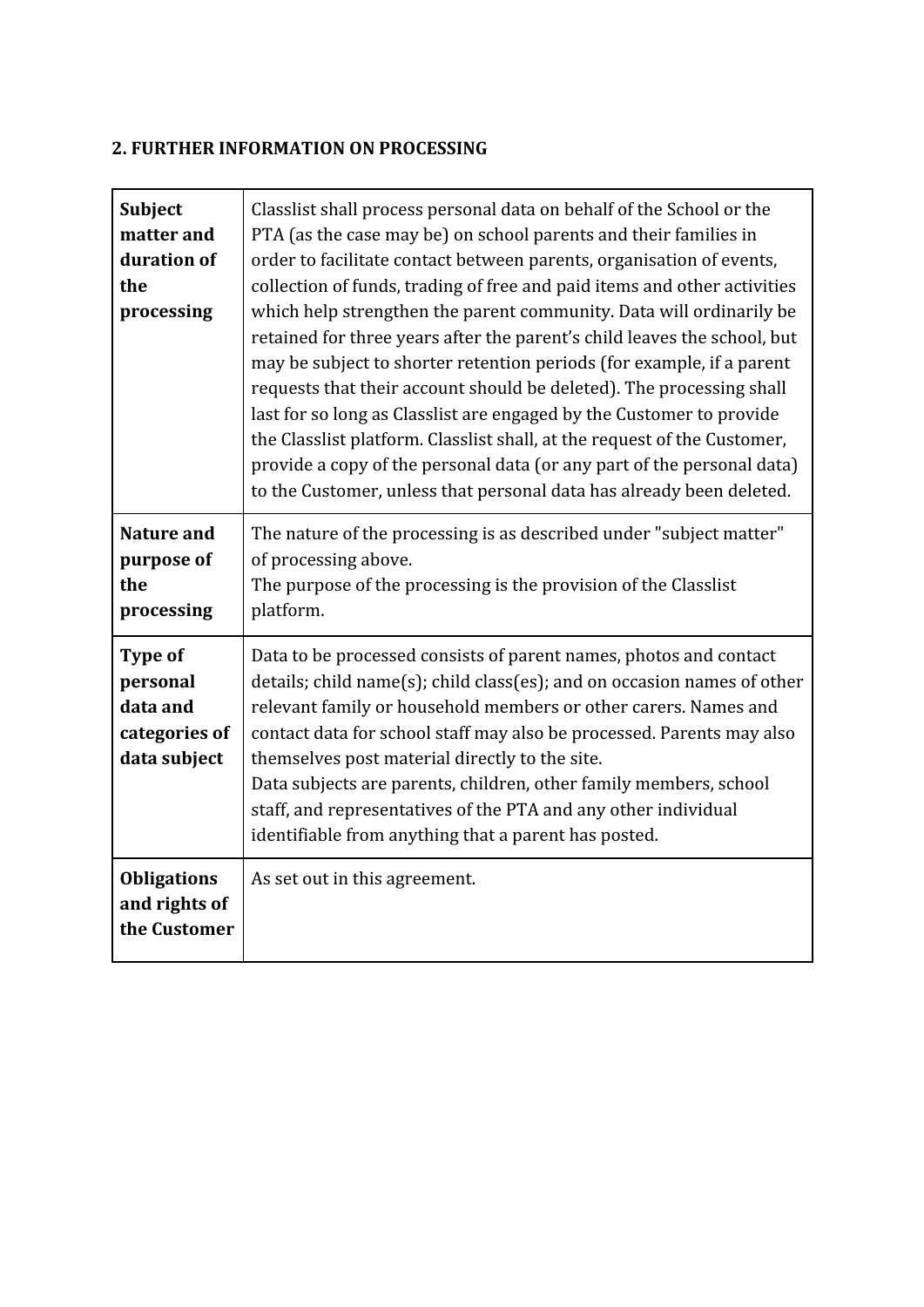#### **3. STANDARD OF PROCESSING**

- The Customer is satisfied that Classlist has sufficient expert knowledge, reliability and resources to implement appropriate technical and organisational measures in such a manner that the processing will meet the requirements of Data Protection Law.
- In this regard it is noted that Classlist has:

i. been accredited under an approved UK certification

mechanism namely the UK Government /IASME Whole Company Cyber-Essentials Scheme; and

ii. provides training to its staff on compliance with Data Protection Law.

#### **4. CONDITIONS FOR PROCESSING**

- Classlist shall process the personal data only on documented instructions from the Customer, including with regard to transfers of personal data to a third country, a country outside of the EEA, or an international organisation, unless required to do so by applicable law to which Classlist is subject; in such a case, Classlist shall inform the Customer of that legal requirement before processing, unless that law prohibits such information on important grounds of public interest. For the avoidance of doubt, this agreement, Classlist T&Cs and the Classlist Privacy Notice shall constitute written instructions for the purpose of this sub- clause.
- Classlist shall ensure that persons authorised to process the personal data have committed themselves to confidentiality or are under an appropriate statutory obligation of confidentiality.
- Classlist shall take all measures required pursuant to Article 32 of the GDPR.
- Without limit to the generality of clause 4.c., taking into account the state of the art, the costs of implementation and the nature, scope, context and purposes of processing as well as the risk of varying likelihood and severity for the rights and freedoms of natural persons, Classlist shall implement appropriate technical and organisational measures to ensure a level of security appropriate to the risk, including inter alia as appropriate:
	- i. the pseudonymisation and encryption of personal data;
	- ii. the ability to ensure the ongoing confidentiality, integrity,
	- iii. availability and resilience of processing systems and
	- iv. services;
	- v. the ability to restore the availability and access to personal
	- vi. data in a timely manner in the event of a physical or
	- vii. technical incident; and
	- viii. a process for regularly testing, assessing and evaluating the
	- ix. effectiveness of technical and organisational measures for ensuring the security of the processing.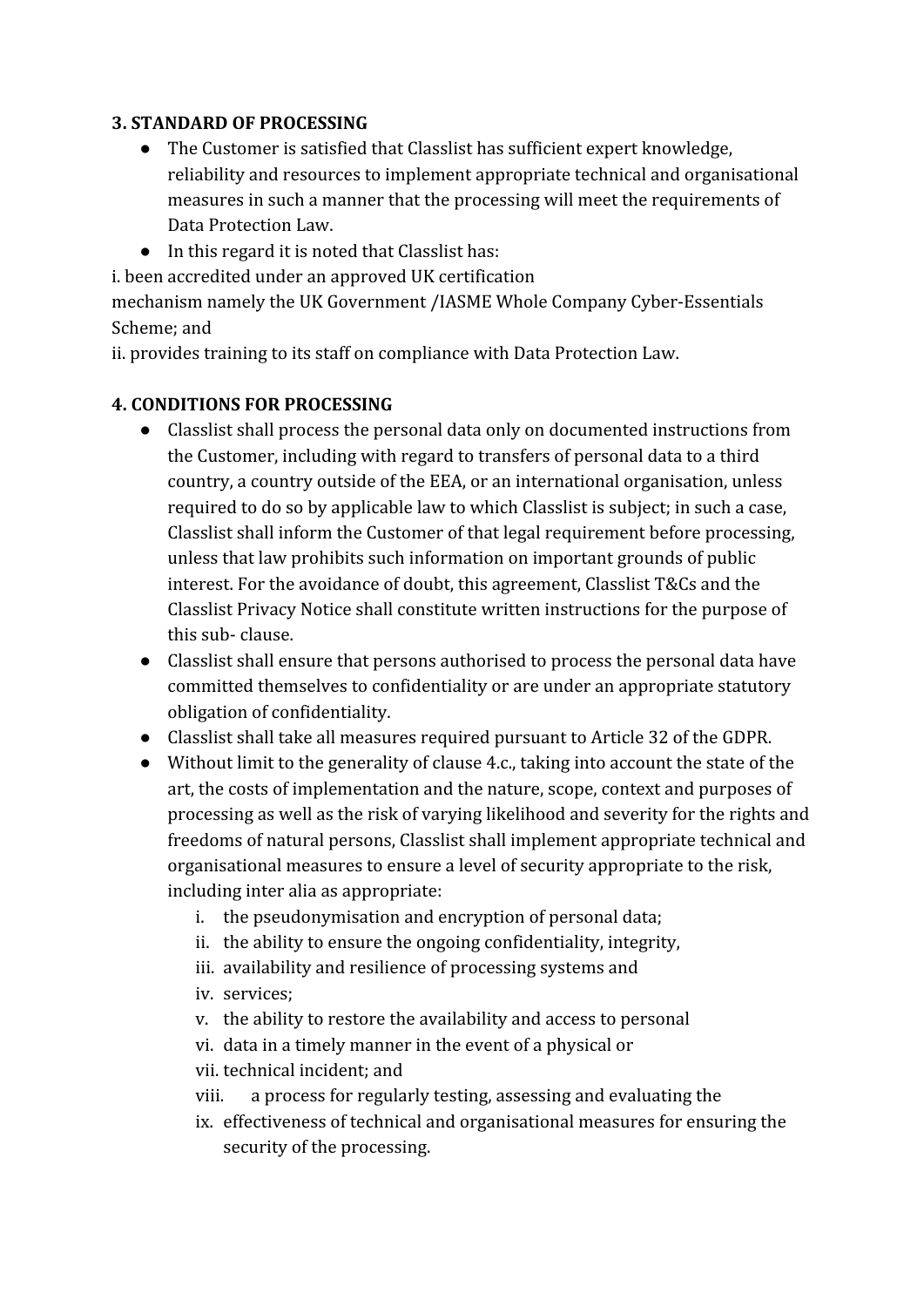● Classlist shall, having regard to the state of technological development and the cost of implementing any measures, take appropriate technical and organisational measures against the unauthorised or unlawful processing of personal data and against the accidental loss or destruction of, or damage to, personal data to ensure a level of security appropriate to the harm that might result from such unauthorised or unlawful processing or accidental loss,

destruction or damage; and the nature of the personal data to be protected. Classlist shall take reasonable steps to ensure compliance with those measures.

- Where Classlist engages another data processor for carrying out specific processing activities on behalf of the Customer, the same data protection obligations as set out in this agreement shall be imposed on that other Customer by way of a contract or other legal act under applicable law, in particular providing sufficient guarantees to implement appropriate technical and organisational measures in such a manner that the processing will meet the requirements of the GDPR. Where that other data processor fails to fulfil its data protection obligations, Classlist shall remain fully liable to the Customer for the performance of that other data processor's obligations.
- Taking into account the nature of the processing, Classlist shall assist the Customer by appropriate technical and organisational measures, insofar as this is possible, for the fulfilment of the Customer's obligation to respond to requests for exercising the data subject's rights laid down in Chapter III of the GDPR.
- Classlist shall assist the Customer in ensuring compliance with the obligations pursuant to Articles 32 to 36 of the GDPR taking into account the nature of processing and the information available to Classlist.
- At the choice of the Customer, Classlist shall delete or return all the personal data to the Customer after the end of the provision of services relating to processing, and delete existing copies unless applicable law requires storage of the personal data.
- Classlist shall make available to the Customer all information necessary to demonstrate compliance with the obligations laid down in the GDPR and allow for and contribute to audits, including inspections, conducted by the Customer or another auditor mandated by the Customer.
- Classlist shall ensure that all employees:
	- i. are informed of the confidential nature of the personal data;
	- ii. have undertaken training in the laws relating to handling personal data; and
	- iii. are aware both of Classlist's duties and their personal duties and obligations under such laws and this agreement.
- Classlist shall take reasonable steps to ensure the reliability of any of its employees who have access to the personal data.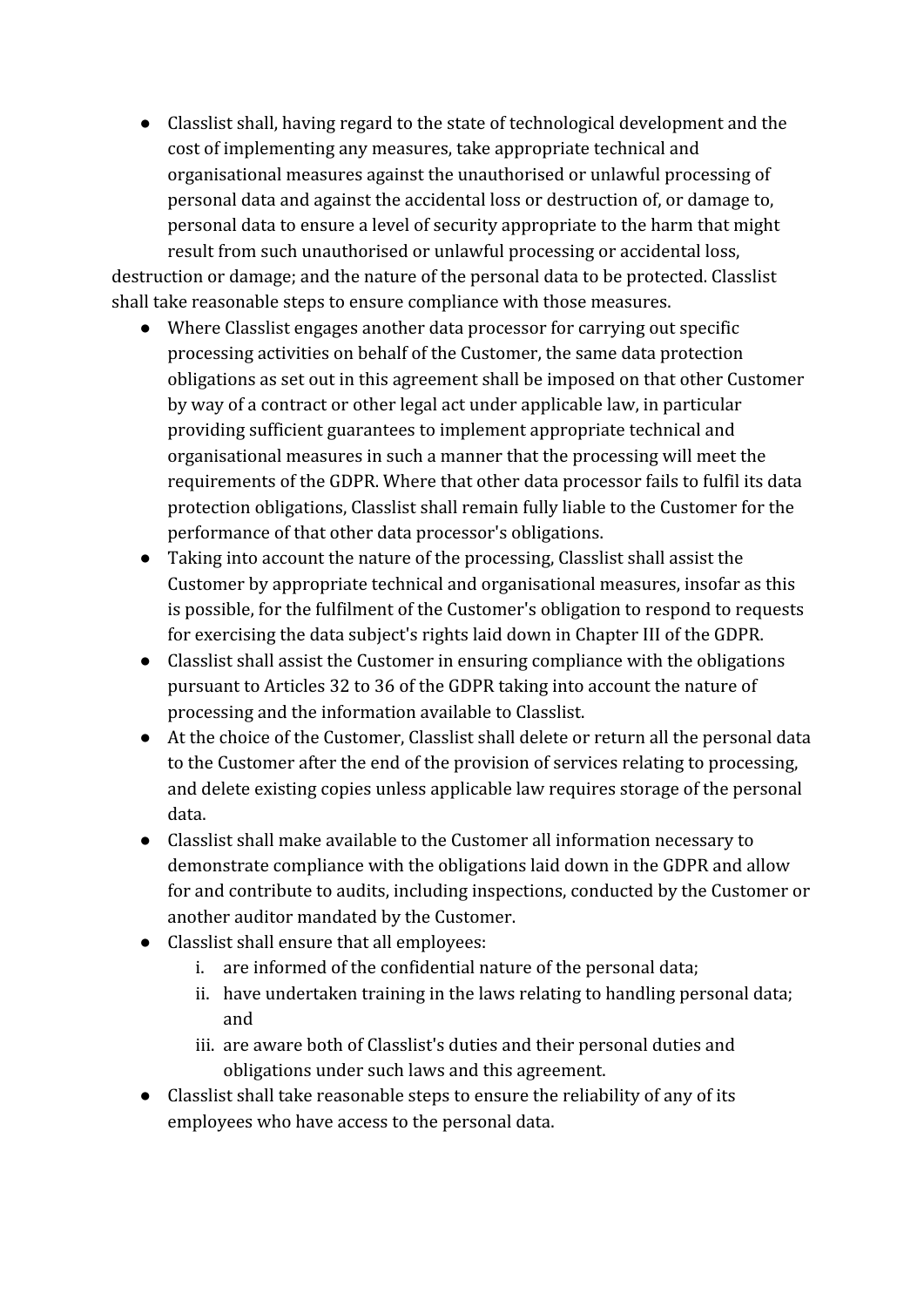#### **5. LEGAL OBLIGATIONS**

- Nothing in this agreement shall prevent either party from complying with any legal obligation imposed by a regulator or court. Both parties shall however, where possible, discuss together the appropriate response to any request from a regulator or court for disclosure of information.
- If the parties jointly determine the purposes and means of processing they shall be joint controllers. In such circumstances each party shall be responsible for its own compliance with Data Protection Law save as follows:
	- i. The Customer shall be responsible for any response to a data subject where that data subject exercises any of their rights under Data Protection Law; and
	- ii. The provisions of clause 6.c below shall apply in respect of the duty to provide information under Articles 13 and 14 of the GDPR.
- The Customer shall ensure that it is referred to by its correct legal title in any communication made using, on, or through, the Classlist platform (including on the registration pages). For example, if the data controller is "Yellowacre School" then it must be referred to as such rather than "Friends of Yellowacre School". The Customer shall inform Classlist of the Customer's correct legal title to ensure that it is correctly referred to on the registration pages.

## 6. **OBLIGATIONS ON THE CUSTOMER**

- The Customer acknowledges and agrees that Classlist's obligations under this agreement apply to the processing of personal data through the Classlist platform only.
- The Customer shall be responsible for compliance with Data Protection Law in respect of any processing of personal data outside of the Classlist platform.
- Without limit to the generality of clause 6.b., the Customer shall ensure that it has provided a privacy notice to data subjects which complies with the requirements of Data Protection Law, save that the Customer has no obligation to provide a privacy notice to data subjects to the extent that the obligation has been met by the Classlist Privacy Notice.
- The Customer shall provide the following information to parents at least two weeks prior to the Customer entering the personal data into the Classlist platform:

*[name of school or PTA] is introducing a new system called Classlist to enable parents to communicate easily with each other. Classlist's system offers high levels of security and privacy, and is designed to comply fully with new data protection regulations. You will shortly receive an email invitation, and can then decide whether to join and what data you would like to share. If you don't wish to receive this invitation please let us know within 10 days of receipt of this notice. More information is available at www.classlist.com including the Privacy Notice, which explains how personal information is managed and protected. You can also join your school's Classlist immediately here.*